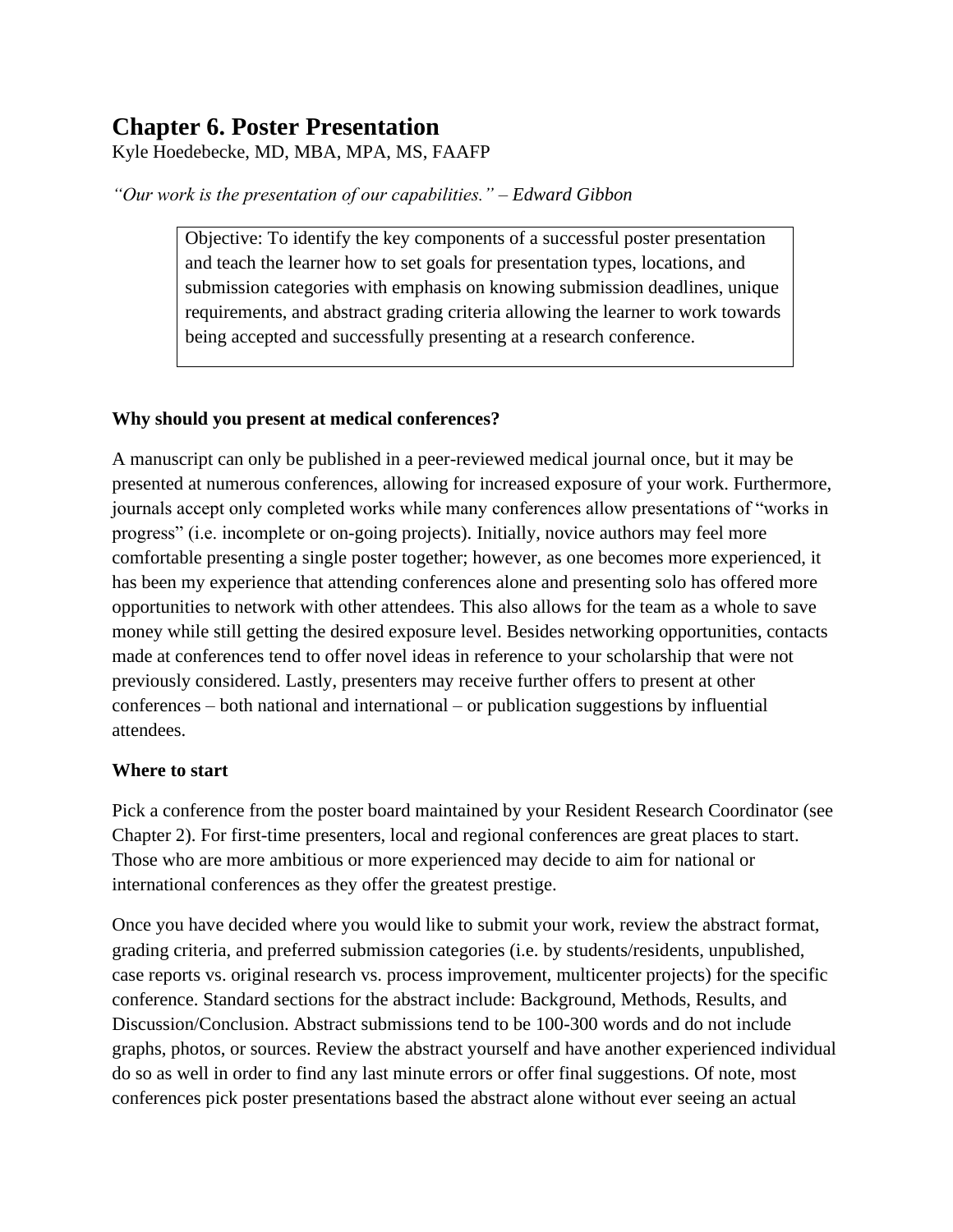poster. The conference organization should contact you within weeks to months (depending on the conference) concerning your abstract submission acceptance or denial.

Once accepted, the next step is to create the poster itself. Visit the conference website again and find out the correct poster size. In the US, most locations accept 4 feet wide x 3 feet tall, but international and local conferences may have different dimensions. Standard sections for the poster mirror those of the abstract: Background, Methods, Results (to include graphs and photos), and Discussion/Conclusion. Sometimes separate section for sources and contact information are included as well. Unlike written manuscripts that contain all of the minute details, posters only highlight key points of the scholarly activity. The reader should be able to get a basic understanding of what occurred in your project and why it is important (i.e. why should he/she care?) Similar to PowerPoint ® slides, limit your words and the number of lines used. Too many words makes the poster look cluttered and can be confusing whereas pictures and a title in large font tend to draw people towards your poster. Ensure that attendees can read your information clearly from 3-6 feet away. Another tool to focus the reader is to consider highlighting words, numbers, or figures that you will discuss in any oral presentation in order to better tie your talk to poster. This also serves to focus the reader to the key points in the poster. Do not forget that the poster should augment your presentation. *Don't read off of poster!* Lastly, it is recommended that you bring business cards and 8.5"x11" copies of the poster for your guests.

Where should you print your poster? Luckily, most academic institutions have print shops that will make the poster free of charge. If this is not available, printing shops in the community can be found and multiple locations in most areas. Finally, online stores like Zazzle.com or Shutterfly.com will print and deliver your posters for a reasonable price.

Make sure you understand how you are expected to hang your poster. The two most common methods are push-pins on a board or Velcro. The veteran presenter will often bring a handful of push-pins, 8 2-inch Velcro strips (these are pre-packaged, and have self-adhesive on the backs of each side, allowing you to hang your poster on virtually any flat surface) and a roll of duct tape just to cover all bases.

#### **How to make your poster stand out**

With so many posters, how can you make yours stand out among the crowd? Some potential suggestions include:

- Use a central picture/photo and outline that image with the poster's text.

- Use a large singular background photo or watermark. This offers a distinguishable image from a distance, which may perk curiosity and draw them to your poster. Ensure that those who are drawn in by the photo at a distance will still be able to read the poster's text when viewed from a closer distance.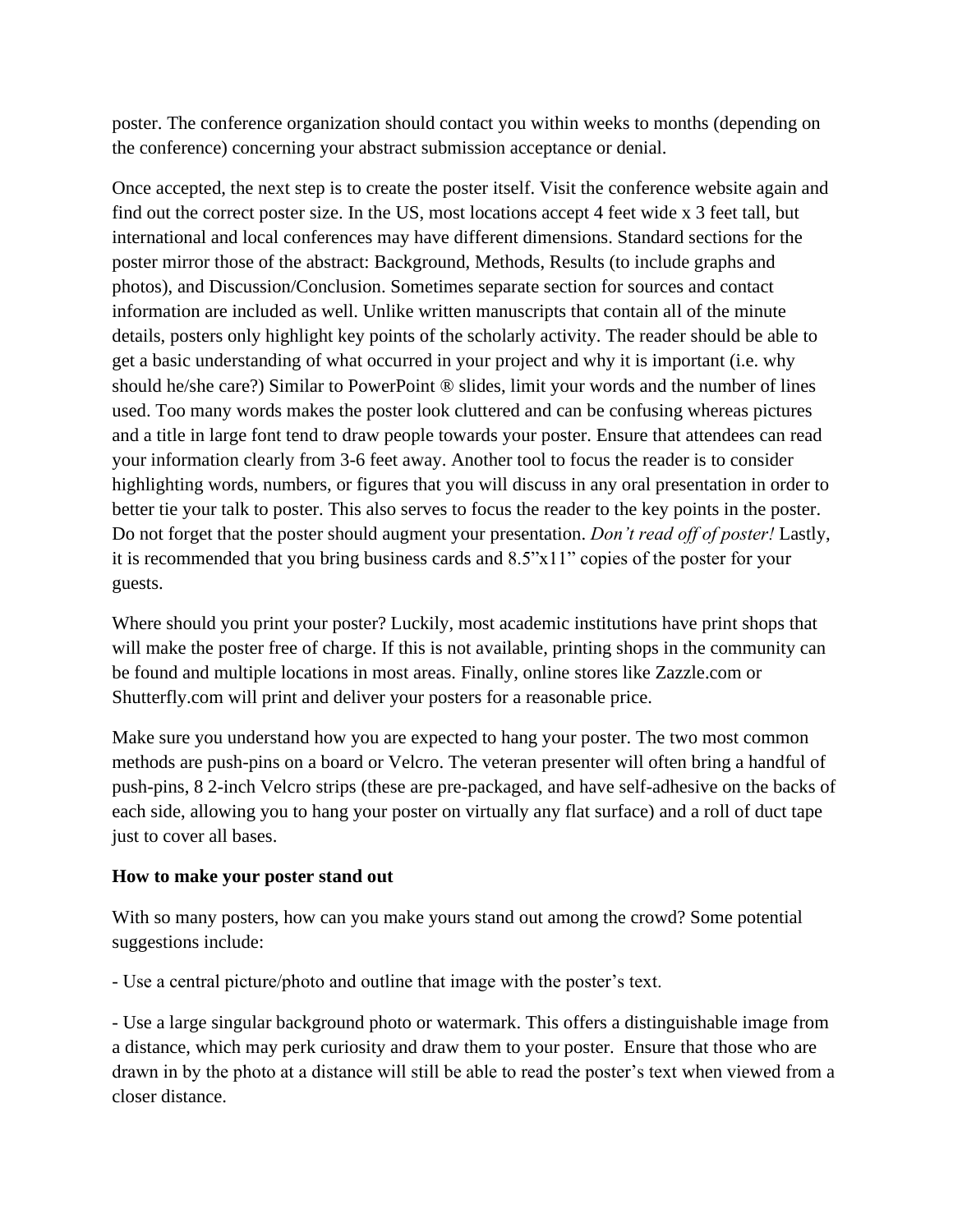- Place pictures/graphs in middle line with lines near the left and right borders – allowing the reader to focus on the images

- Most posters will have 3-4 columns, with 0-1 images per column. Colors should have good contrast and avoid red and green (15% of people have some degree of red/green color blindness). Up to four references can fit comfortably on most posters; lengthy reference lists take up too much room. If you choose to not list references, have a printed list of references available. Most conferences will have previous winning posters available to reference as this can help choose the style of your poster.

-Wear something different! Uniformed service members such as military, police, etc. can show off their uniform. While at an international conference, you can wear clothing or accessories that represent your country. Additionally presenters can set up additional pieces of "flair" to their presentations by including flags, candy, portable videos, or small "knick-knack" gifts.



\*Image courtesy of Dr. Hoedebecke

At the WONCA World Council in Prague, Czech Republic. Notice the great set up by our New Zealand colleagues. Their shirts match their poster. They are also representing their country with the "All Blacks" headbands/wristband, 2 flags above the poster, and the lanyards that they handed out to attendees. All of these things made this presentation one of the most interesting that I have ever seen!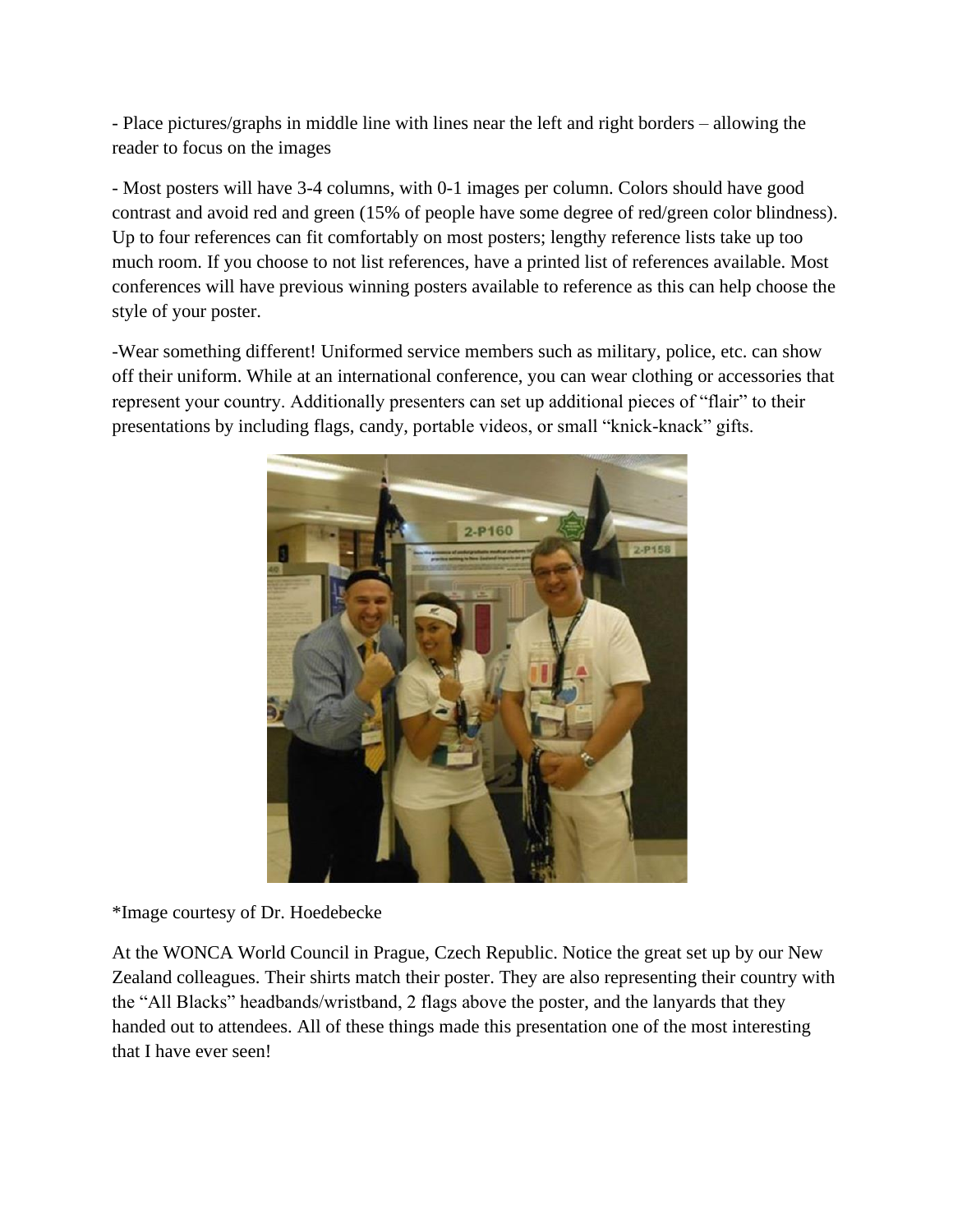#### **Family Medicine Organizations with Poster Presentations**

(NOT all-inclusive)

WONCA (World Organization of Family Doctors)

WONCA Polaris (North American Young Doctors Movement)

American Academy of Family Physicians (AAFP) national and state chapters

Society of Teachers of Family Medicine (STFM)

NAPCRG (North American Primary Care Research Group)

American Osteopathic Association

American College of Sports Medicine

Canadian Family Medicine Forum (FMF)

Summary Points

- ❖ Presenting your scholarly works in poster format allows the learner to have increased networking and exposure to public speaking, new and novel ideas about their research suggested by people who view their work, and additional offers for future presentations allowing the learner to further the dissemination of their ideas.
- ❖ Obtain knowledge about the location, abstract due date, and submission categories well in advance to the conference you wish to attend.
- ❖ Once accepted to a conference, confirm the poster size and dimensions required by that conference.
- ❖ Work to make sure that your poster stands out using methods such as a central picture/photo, background photos, or wearing something a little different.

#### **References**

Erren TC, Bourne PE. Ten Simple Rules for a Good Poster Presentation. *PLoS Computational Biology.* 2007;3(5):e102.

(read it at:<https://www.ncbi.nlm.nih.gov/pmc/articles/PMC1876493/> )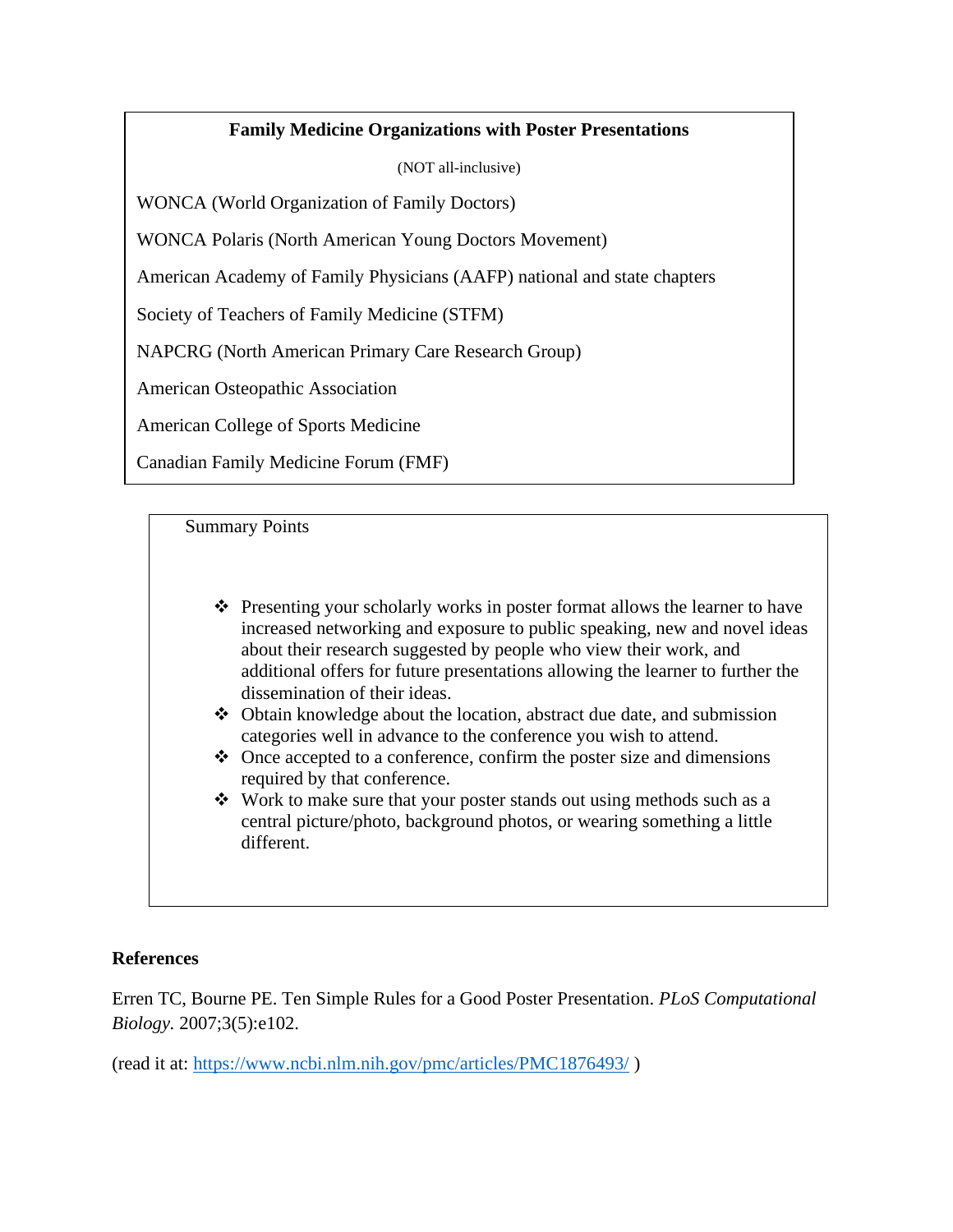Hartigan L, Mone F, Higgin Mary. How to prepare an effective research poster. *BMJ Careers*. [http://careers.bmj.com/careers/advice/How\\_to\\_prepare\\_an\\_effective\\_research\\_poster](http://careers.bmj.com/careers/advice/How_to_prepare_an_effective_research_poster) (Last accessed 7 July 2017.)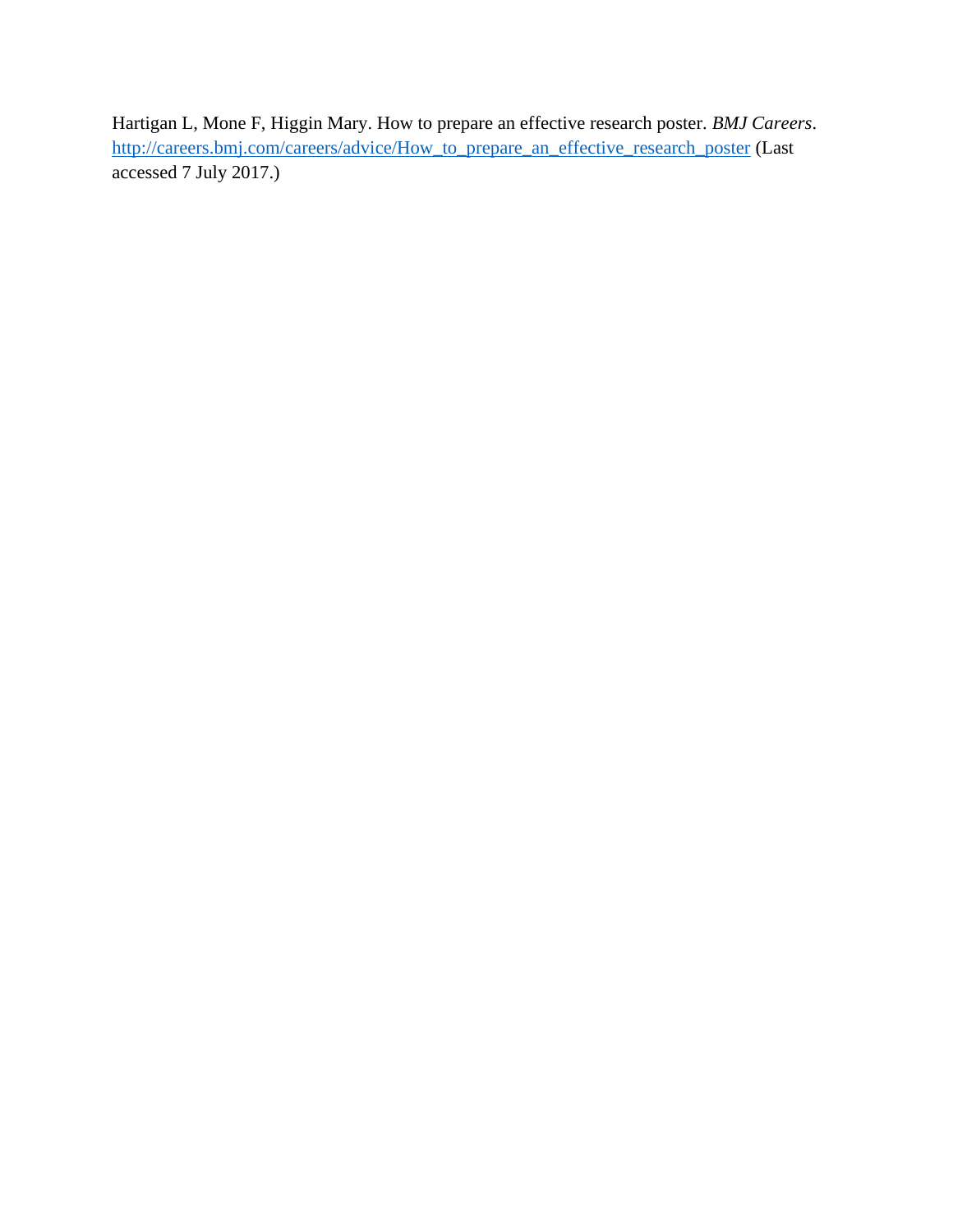#### **How to make a Poster Presentation**

*For this recipe you will need:*

- ❖ *A Case or a scholarly project (this can be defined in many ways)*
- ❖ *A conference at which you wish to present*
- ❖ *The conference's specific directions for presentation*

**Step 1:** Determine what your institutions poster printing capabilities are. Find out if there is funding set aside for scholarly activity or if you are going to have to pay for your poster yourself. Getting to go to a big conference in a snazzy city can be totally worth it; ), but it is nice to know about the expense ahead of time. (You can usually ask your faculty or resident research coordinator.)

**Step 2:** Decide the conference at which you wish to present.

**Step 3:** Go to the official website and download their directions for presentation. Most sites will require a submission of an abstract prior to acceptance for presentation.

**Step 4:** Read the abstract format and grading criteria. It is VERY important that your abstract match their grading criteria. Many wonderful ideas have been turned down because the directions are not followed.

**Step 5:** Submit your abstract. The deadlines for abstracts are almost always absolute. Make sure you know the deadline ahead of time. It is usually at least 6 months prior to the time of presentation.

**Step 6: Get Accepted. YAY!!** Go back to the website and find the poster directions.

**Step 7:** Determine if your institutions public affairs office has a specific layout that they prefer to be used. In addition to these being a wonderful starting point, they are usually designed by people who have degrees in art and advertising and can be very appealing.

**Step 8:** Make sure that your poster is going to be printed prior to your presentation. Do not put this off to the last minute! It can cause a great deal of stress that you can easily avoid by doing it early.

**Step 9:** Present the poster at a conference. Have fun and network!